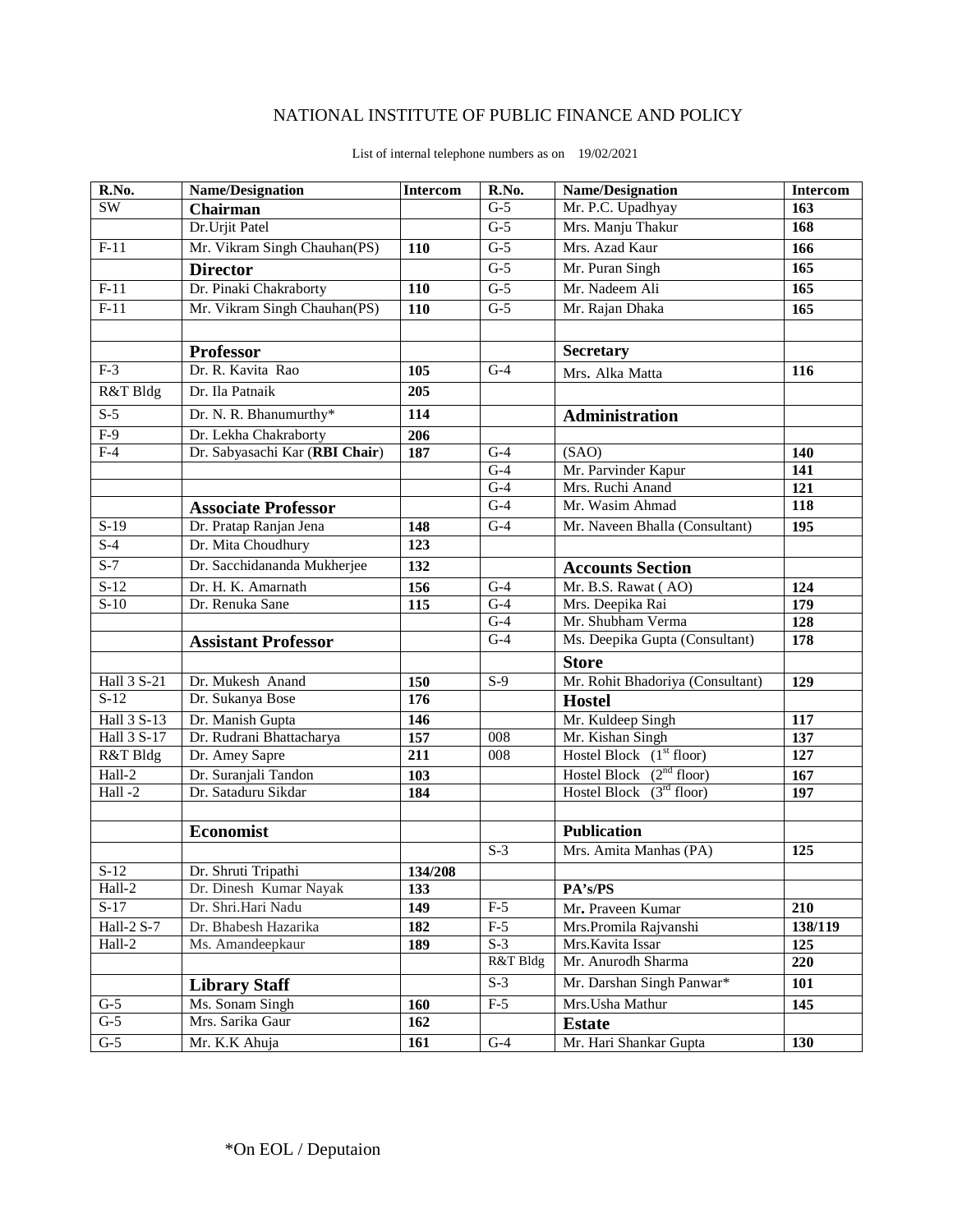| R.No.            | <b>Name/Designation</b> | Intercom        | R.No.                           | <b>Name/Designation</b>   | <b>Intercom</b> |
|------------------|-------------------------|-----------------|---------------------------------|---------------------------|-----------------|
|                  | <b>Computer Unit</b>    |                 |                                 | <b>Research Fellow</b>    |                 |
| $G-1$            | Mr. N. K. Singh         | 175             |                                 | Ms. Shampreet Kaur        |                 |
| $\overline{G-1}$ | Mr. Roby Thomas         | 177             | R&T Bldg                        | Mr. Mayank Jain           |                 |
| R&T Bldg         | Mr. Manesh V.M          |                 |                                 | Ms. Ridhi Verma           |                 |
|                  |                         |                 | R&T Bldg                        | Mr. Sudipto Banerjee      |                 |
|                  | <b>Photocoping Unit</b> |                 | $S-1$                           | Mr. Bidisha Mondal        | 194             |
| $F-5$            | Mr. Mohan Singh         | 122             |                                 | Ms. Javed Farida Jacab    | 109             |
|                  |                         |                 |                                 | Mr. Siddharta Naidu       |                 |
|                  | Receptionist/telephone  |                 | Hall-3                          | Ms. Kanika Gupta          |                 |
|                  | operator                |                 |                                 |                           |                 |
|                  | Ms. Monika Mathur       | 90              | R&T Bldg                        | Ms. Anju Malhotra         |                 |
|                  | <b>Senior Fellow</b>    |                 | R&T Bldg                        | Ms. Shivani badole        |                 |
| $S-20$           | Dr.Rita Pandey          | 104             | $\overline{S-1}$                | Ms. Priya                 | 194             |
| $F-6$            | Mr. Ratnesh             | 106             |                                 | Ms. Aditi Dimri           |                 |
| $F-1$            | Mr. A.N Jha             | 142             |                                 | Ms. Anshu Shukla          |                 |
|                  |                         |                 | $S-1$                           | Mr. Guntas Kaur Uppal     |                 |
|                  | <b>Fellow-I</b>         |                 | $\overline{\text{R&ampT Bldg}}$ | Mr. Ashim Kapoor          |                 |
| $S-4$            | Mr. D.P.Sengupta        | 126             | Hall-3                          | Ms. Rashi Mittal          | 151             |
| R&T Bldg         | Mr. Jai Vipra           |                 |                                 | Ms. Amrita Pillai         |                 |
| R&T Bldg         | Dr. Radhika Pandey      |                 |                                 | Ms. Kusum Biswas          |                 |
|                  |                         |                 |                                 | Dr. Dweepobutee Berma     |                 |
|                  | <b>Fellow-II</b>        |                 | R&T Bldg                        | Mr. Subhamoy Chakraborty  |                 |
| R&T Bldg         | Ms. Rachna Sharma       | 212             | R&T Bldg                        | Mr. Sarang Mohrir         |                 |
| R&T Bldg         | Mr. Rishab Bailey       |                 |                                 | Mr. Ganesh Gopal Krishnan |                 |
| $S-5$            | Mr. Jay Dev Dubey       | 113             |                                 | Ms. Garima Jasuja         |                 |
| R&T Bldg         | Mr. Devendra Damle      |                 | R&T Bldg                        | Mr. Madhur Mehta          |                 |
| Hall-3           | Mr. Diwan Chand         | $\frac{135}{2}$ |                                 | Mr. Ayashi Jain           |                 |
| R&T Bldg         | Mr. Pramod Sinha        |                 |                                 | Mr. Rahul Chakraborty     |                 |
| R&T Bldg         | Ms. D Priyadarshini     |                 |                                 | Ms. Rajni Pandey          |                 |
|                  |                         |                 | R&T Bldg                        | Mr. Mithila A Saran       |                 |
|                  | <b>Research Fellow</b>  |                 | $S-1$                           | Ms. Smriti Mehra          |                 |
| $S-5$            | Mr. Pritam Dutta        |                 |                                 | Ms. Sunetra Ghatak        |                 |
| $S-1$            | Ms. Sobarni Chaudhary   | 194             |                                 | Mr. Diya Ranjan           |                 |
| R&T Bldg         | Mr. Devendra Damle      |                 | R&T Bldg                        | Ms. Srishti Sharma        |                 |
| R&T Bldg         | Mr. Tushar Anand        |                 |                                 | Mr. Rohit Dutta           |                 |
|                  | Mr. Priyanta Ghosh      |                 | R&T Bldg                        | Ms. Ahaani Bashir         |                 |
|                  | Mr. Karan Gulati        |                 | R&T Bldg                        | Mr. Karthik Suresh        |                 |